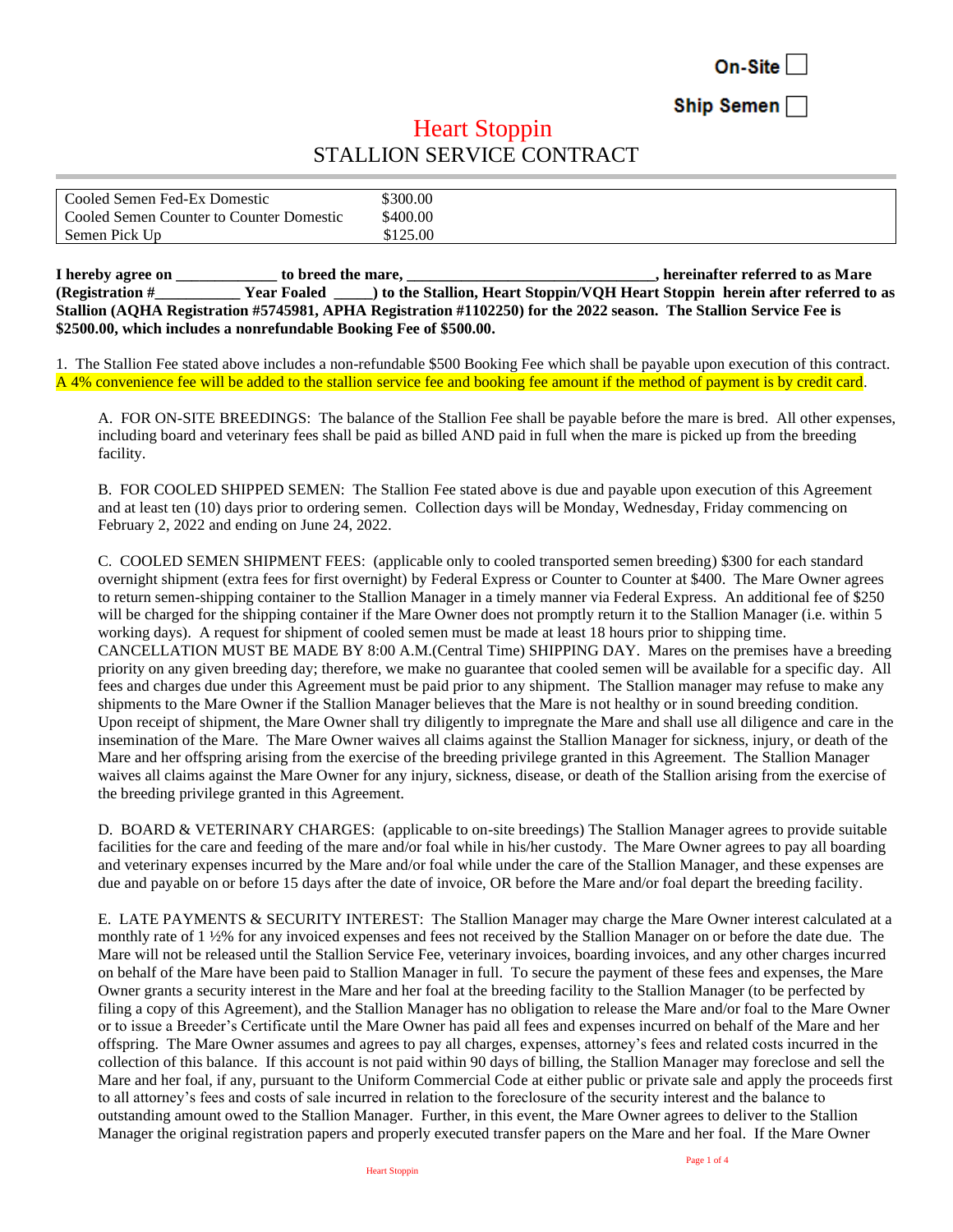refuses to execute all necessary transfer documents and deliver registration papers after default the Mare Owner agrees to pay \$500 to cover the costs of obtaining a new registration certificate or the amount necessary to cover these costs.

## **2. Initial here that you are aware that Heart Stoppin is a Herda carrier and only mares that are Herda N/N will be booked.\_\_\_\_\_\_\_**

3. CONDITIONS & TREATMENT: The Mare Owner agrees that when delivered to the Stallion manager or when a cooled semen shipment is requested, the Mare will be healthy and in sound breeding condition. A copy of both sides of the registration papers on the mare must accompany the contract. The Mare Owner warrants that he/she is the owner of record of the Mare. If the Mare is to be bred , then upon or before delivery of the Mare, the Mare Owner must provide the Stallion Manager with the following for the Mare: (a) negative Coggins test dated within 12 months prior to the delivery of the Mare, and (b) vaccination, deworming, farrier, and any other health and reproductive records reasonably deemed necessary by the Stallion Manager for the care and health of the Mare and her foal. Failure to furnish these health certificates will be authorization for the Stallion Manager to perform such services as deemed necessary for the Mare's well being and will be at the Mare Owner's expense.

4. CARE OF MARE & FOAL FOR ON-SITE BREEDINGS: For Mares bred on-site the Stallion Manager shall prepare the Mare for breeding and shall conduct the breeding and post breeding care. The Stallion Manager shall exercise reasonable judgment in the breeding, care, and supervision of the Mare; however, the Mare Owner waives all claims against the Stallion Manager for the sickness, injury, or death of the Mare and her offspring from matters beyond the Stallion Manager's reasonable control or despite the rendering of reasonable and ordinary care. The Stallion Manager shall diligently try to settle the Mare; the Mare Owner agrees to give the Stallion Manager ample opportunity to settle the Mare (having bred her through at least two (2) heat-periods). The Stallion Manager does not offer a Live Foal Guarantee for any mare boarded on the Stallion Manager's premises unless the mare has been pregnancychecked, and is found to be pregnant by the Stallion Manager's veterinarian prior to leaving the premises. IF THE MARE LEAVES BEOFRE BEING PREGANCY-CHECKED, THEN ALL UNPAID BOARD, EXPENSES, AND BREEDING FEES BECOME DUE AND PAYABLE. THE STALLION MANAGER MUST RECEIVE CONFIRMATION OF A PREGANANCY CHECK IN WRITING WITHIN 45 DAYS OF OVULATION, OR THE LIVE FOAL GUARANTEE IS VOID. If for any reason a Mare does not settle, the Mare Owner waives any claim against the Stallion Manager. The Stallion Manager's veterinarian will examine the Mare for normal breeding conditions and will administer care for the Mare and her offspring that the Stallion Manager deems necessary, and the Mare Owner grants to the Stallion Manager the right to exercise all reasonable authority and discretion with respect to the care of the Mare and her offspring. If any

extraordinary health care is required for the Mare and her offspring, the Stallion Manager shall attempt to contact the Mare Owner by telephone prior to taking any required action, but the Stallion Manager's inability to contact the Mare Owner does not abrogate the authority granted to the Stallion Manager by the Mare Owner.

**The Stallion is bred to a full book of mares each year. This book is determined by the number of mares that the Stallion Manager anticipates being able to breed successfully during the breeding season. It is always the goal of the Stallion Manager to get the mare bred as soon as possible after her arrival at the breeding facility. However, there may be times during the season when there are more mares in heat than can be bred on a given day. During these times the Stallion Manager must give priority to some mares over others. There are several factors that influence this decision. For example, priority is given to mares that are maintained at the breeding facility, opposed to mares that are hauled in with a breeding follicle. The Stallion Manager will do all that is possible to minimize lost breeding cycles in mares.** 

The Stallion Manager reserves the right to refuse to accept any mare which is (1) not in proper condition or (2) which does not have all of the records, tests and registration as required herein.

5. BREEDING OF THE MARE BY COOLED TRANPORTED SEMEN. The Mare Owner is responsible for all facets of breeding the Mare and agrees to comply with all related breed association requirements concerning the use and handling of cooled semen. The Mare Owner agrees to use his/her best efforts to perform the insemination procedure within 24 hours, but not more than 48 hours after collection of semen from the Stallion. The Mare Owner agrees that an individual who is qualified and experienced in the use and handling of cooled semen will perform the insemination. The Mare Owner agrees to use all cooled semen provided by this Agreement for the Mare named in this Agreement and no other. THE STALLION MANAGER MAKES NO WARRANTY OR GUARANTY, EXPRESSED OR IMPLIED, WITH RESPECT TO COOLED SEMEN, INCLUDING, WITHOUT LIMITATION, THE WARRANTY OF FITNESS FOR A PARTICULAR PURPOSE. THE STALLION MANAGER MAKES NO GUARANTEE OF DELIVERY WITHIN A CERTAIN TIME PERIOD AND MAKES NO GUARANTEE THAT THE COOLED SEMEN WILL SAFELY REACH THE INSEMINATION POINT WITHOUT LOSING INTERGRITY, QUALITY, OR CHARACTERISTICS.

6. EMBRYO TRANSFER. If more than one embryo is produced from a Stallion breeding under this Agreement and if multiple embryos are transferred, then the Mare Owner must notify the Stallion Manager within 48 hours of transfer of the embryo(s). If embryo transfers result in multiple pregnancies, then the Mare Owner must pay the Stallion Manager the Stallion Service Fee for EACH pregnancy before ANY breeder's certificate will be issued.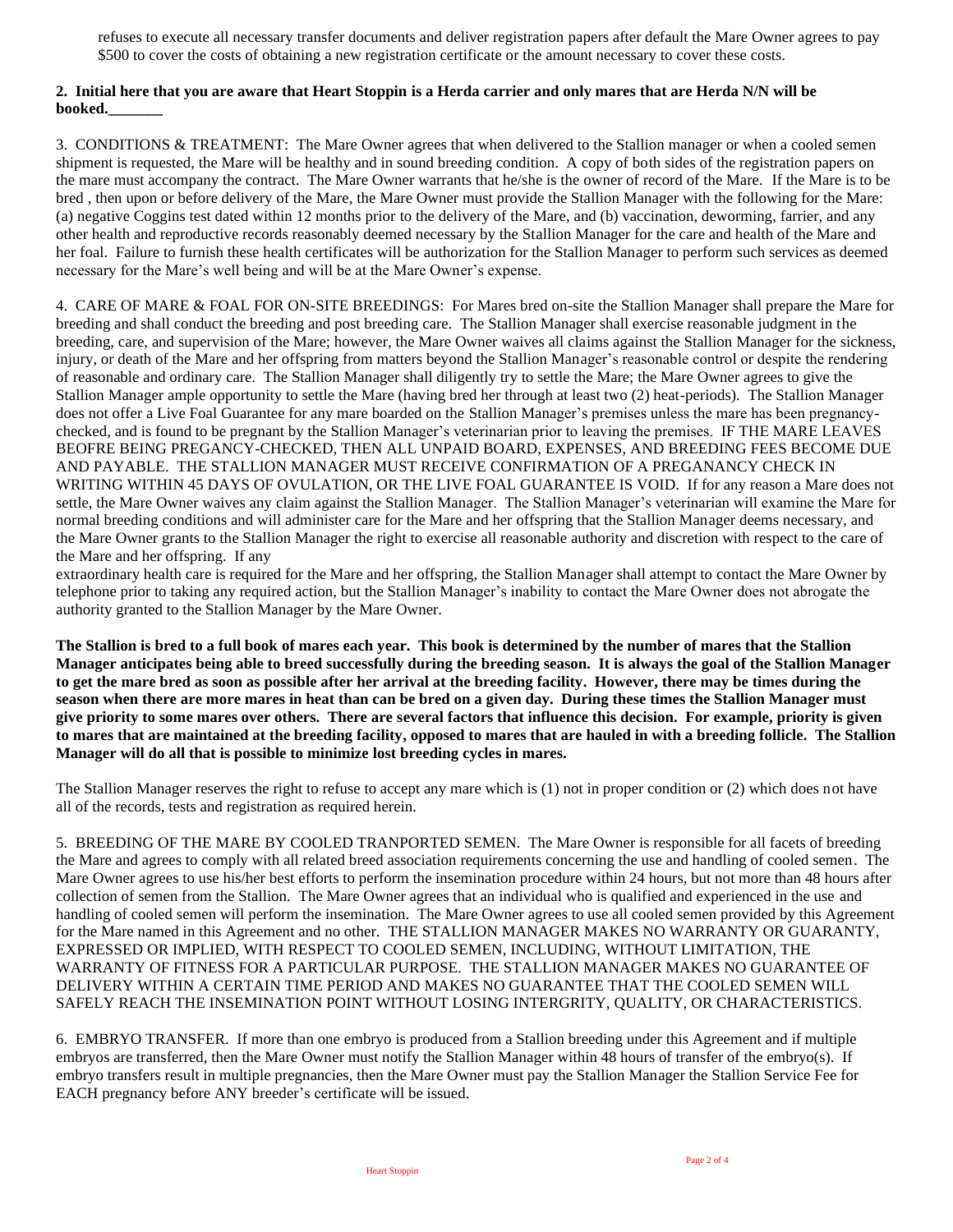7. LIVE FOAL GUARANTEE. If the Mare fails to produce a live foal from the breeding privilege granted by this Agreement, the Mare Owner may rebreed the mare (or a substitute mare mutually agreed upon by the Mare Owner and the Stallion Manager) during the subsequent breeding season. A non-refundable rebreed fee of \$500 shall be assessed the following breeding year prior to shipment of semen or insemination of mare on-site. The Mare Owner may not assign this breeding contract or substitute any other mare for the Mare under this Agreement, without the prior written consent of the Stallion Manager. Any attempted assignment without the prior consent of the Stallion Manager will, at the option of the Stallion Manager, terminate this Agreement and release the Stallion Manager from all obligations hereunder. "LIVE FOAL" means that the foal resulting from the breeding stands and nurses without assistance and lives for 24 hours. This return breeding privilege is conditioned upon the Mare Owner giving the Stallion Manager written notice within 7 days after foaling or aborting that the Mare did not produce a live foal. This notice must be accompanied by a certificate from the attending veterinarian that no live foal was born. If the Mare Owner/Agent fails to re-breed the mare the following year any and all fees become forfeited, the right to re-breed is cancelled, and the Stallion Manager is released from all further obligation of this contract. Any exception will be at the discretion of the Stallion Manager.

8. The stallion owner and stallion manager may charge a \$100.00 office charge for mare substitution fee if a mare is being substituted for a mare that had previously had semen shipped and/or bred on-site during the same breeding season.

9. A "Breeder's Certificate" will be issued for the foal conceived by the mating when stallion fees and all other expenses have been paid in full. The Mare Owner will receive a Breeder's Certificate when the Stallion Manager has been notified that a live foal has been produced.

10. TERMINATION. If the Stallion dies or in the opinion of the Stallion Manager becomes unfit for breeding frozen semen may be used at the discretion of the Stallion Manager, If the stallion is sold or if the Mare should die or become unfit to breed, this Agreement will, at the option of the Stallion Manager, immediately terminate, but the Mare Owner shall continue to be responsible for payment to the Stallion Manager for all expenses incurred by the Stallion Manager on behalf of the Mare Owner prior to the Mare and the offspring being removed from the breeding facility. The Stallion Fee (less the non refundable Booking Fee) will be refunded, and the Stallion Manager and the Mare Owner will be released from any further obligation under this Agreement.

11. THE LIVE FOAL GUARANTEE IN THIS CONTRACT IS NON-TRANSFERABLE AND NON-ASSIGNABLE and should the Mare be sold or otherwise disposed of prior to the birth of the foal, the live foal guarantee granted shall be void. However, the Stallion Manager may, at his/her discretion, upon application and payment of applicable fees, continue to honor the live foal guarantee granted to the original owner. In the event that the Stallion Manager agrees to the transfer or assignment of the "live foal guarantee" rights, under the terms of this contract, then the new owner agrees to be bound by all terms and conditions hereof, insofar as the same may then be applicable.

12. ENTIRE AGREEMENT/GOVERNING LAW/VENUE. This Agreement contains the entire agreement between the parties and may be amended only in writing signed by each of the parties. Texas law governs this Agreement, all of the terms and provisions of which are performable in Grayson County, Texas. The parties agree that any legal action brought under this Agreement or pertaining to the subject matter of this Agreement can only be brought in Grayson County, Texas. (UNDER TEXAS LAW (CHAPTER 87, CIVIL PROACTIVE AND REMEDIES CODE), AN EQUINE PROFESSIONAL IS NOT LIABLE FOR AN INJURY OR THE DEATH OF A PARTICIPANT IN EQUINE ACTIVIITIES RESULTING FROM THE INHERENT RISKS OF EQUINE ACTIVITIES).